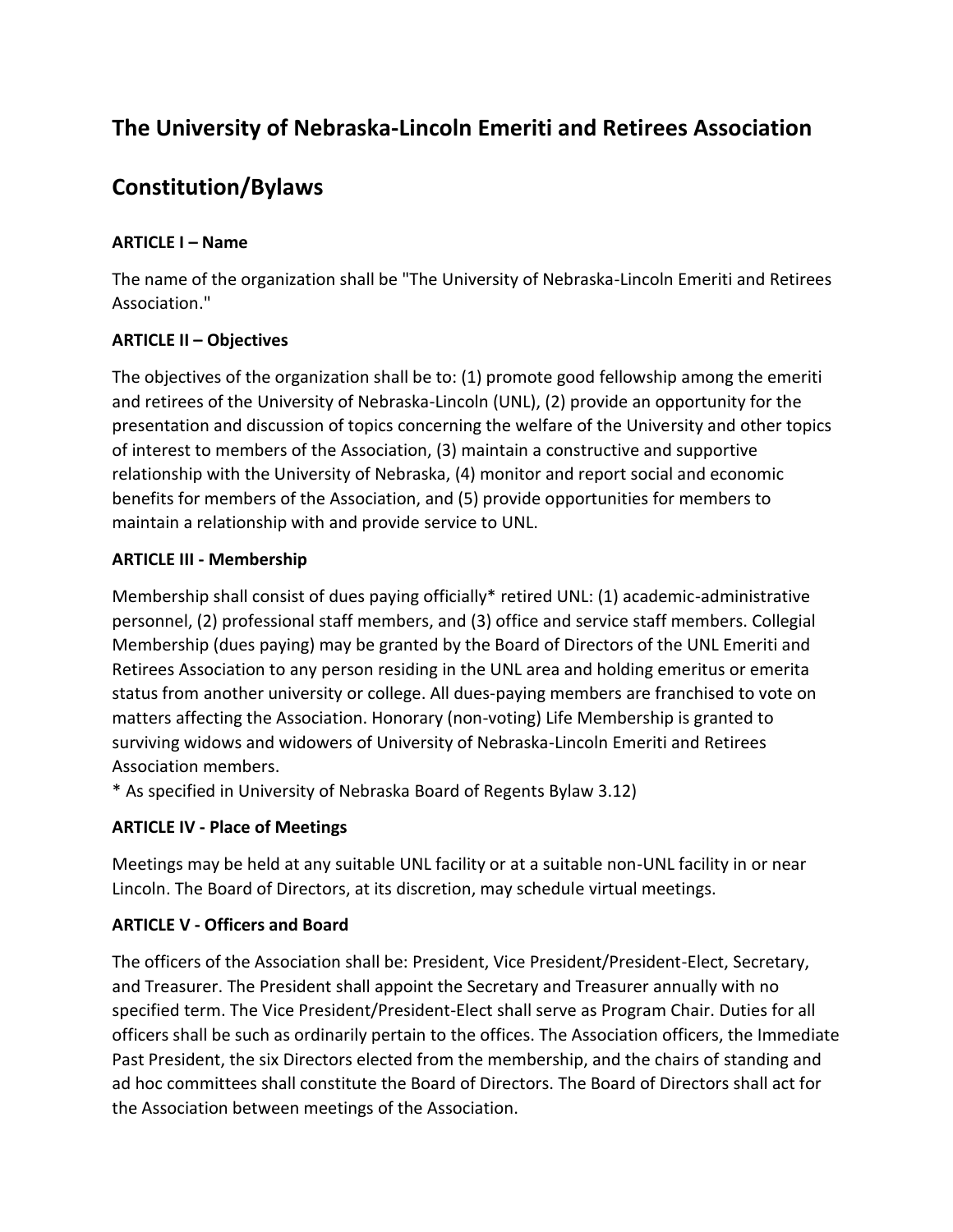### **ARTICLE VI - Election of Vice President/President-Elect and Directors**

1. A Vice President/President-Elect and two Directors shall be elected at each November meeting of the Association (or at the October meeting per subsection 4 of this article). The Directors shall be elected for three-year terms. These terms begin in January following the election.

2. By September 15 of each year, the Board will nominate one Association member for Vice President/President-Elect and two Association members to serve as Directors for three-year terms, after ascertaining that these individuals would accept these offices if elected.

3. Prior to September 30 the Board will present its nominations to the Association membership via email and will invite additional nominations for any of the offices, providing that they have ascertained that these members would accept office if elected.

4. Such additional nominations from the membership shall be presented to the Emeriti and Retirees Association Board at its October meeting. If no additional nominations are presented to the Board at its October meeting, the Association's President will so inform the Association at its October meeting that the Board's nominations stand unopposed, and the nominees shall assume their offices in January.

5. However, if additional nominations have been made, all nominations will be presented to the Emeriti and Retirees Association at its October Meeting and by a posting through the Association's electronic listserv.

6. If there were multiple nominations for any of the positions, an election for the office of the Vice President/President-Elect and two Association members to serve as Directors for threeyear terms shall take place by secret ballot at the November meeting of the Association. The candidate with the largest vote tally for the position in question will be deemed elected.

7. In January following the November election the past Vice President/President-Elect shall automatically succeed to the office of President, and the former President shall automatically assume the office of Past President.

8. Should the President be unable to complete the full term of office the Vice President/President-Elect shall assume the presidency for the remainder of the year and a new Vice President/President-Elect shall be named by the Board of Directors. Should the Vice President/President-Elect or any Director be unable to complete their term of office a new Vice President/President-Elect or Director shall be named by the Board of Directors to complete their term.